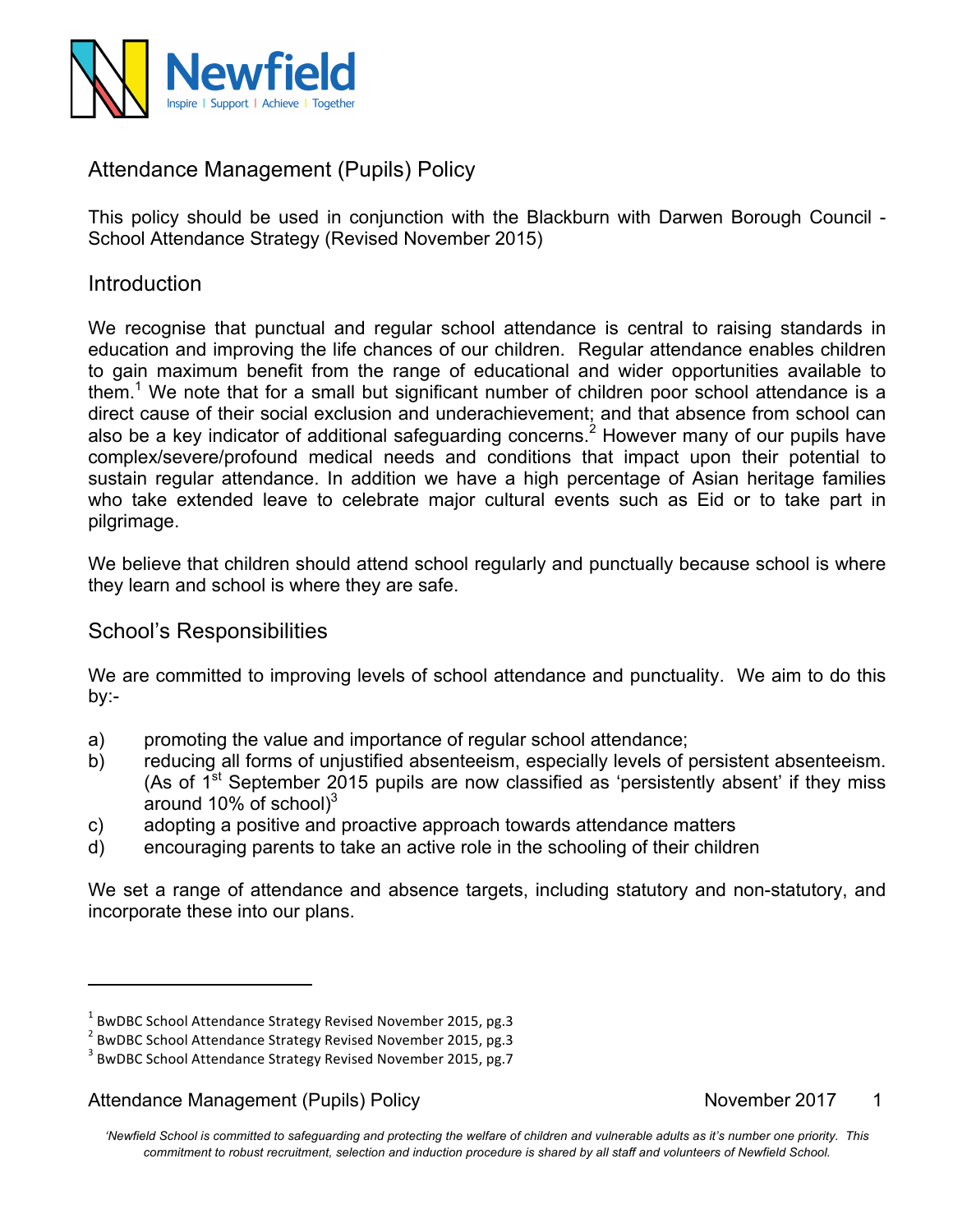We believe that success in achieving these targets will be best achieved if principles of active and meaningful partnership (with parents, pupils and other agencies and services) inform all our activities.

It is a legal requirement that we will:-

- a) be open to all pupils for 380 sessions each school year;
- b) maintain attendance registers (either manual or computerised) in accordance with the relevant regulations (see Appendix 1);
- c) accurately record and monitor all absenteeism and lateness;
- d) clearly distinguish between absence which is authorised and absence which is unauthorised according to criteria laid down by the DfE (schools should remind parents that it is the decision of the headteacher as to whether or not an absence will be authorised);
- e) submit termly absence returns through School Census and publish information relating to levels of attendance and absence and include details of these in the school's prospectus and annual report;.
- f) set annual targets to reduce absence and submit these targets in accordance with the relevant regulations.

This whole school policy on attendance has been developed in discussion with staff, governors, parents and pupils taking account of relevant guidance issued by the DfE and good practice identified by the Borough Council.

In order to embed the ethos of the school and this policy on attendance into everyday practice Newfield:

- a) gives a high priority and value to attendance and punctuality and ensures that specific strategies are in place in order to achieve this;
- b) ensures compliance with all relevant statutory requirements (particularly with regard to the maintenance of attendance registers and the setting of targets);
- c) reflects the attendance priorities (such as safeguarding and risk sensible factors)
- d) ensures that clear attendance information is regularly communicated to parents through the school brochure, through newsletters, through parents' consultations or through other media; (parents should be specifically reminded of their legal responsibilities for ensuring their children's regular and punctual attendance);
- e) collects and make effective use of attendance data to monitor progress/trends and set targets for improvement – for individuals, specific groups and the whole school;
- f) provides clear guidance to staff on the practice of registration and on such connected issues as the appropriate categorisation of absence;
- g) identifies clear procedures to identify and follow up all absence and lateness (allocating individual staff roles and responsibilities);
- h) recognises the crucial importance of early intervention and provide appropriate strategies;
- i) makes provision for first-day of absence contact, particularly in relation to pupils who are known to be poor attenders or who might otherwise be considered to be at risk;

|  | <b>Attendance Management (Pupils) Policy</b> |  |  |
|--|----------------------------------------------|--|--|
|--|----------------------------------------------|--|--|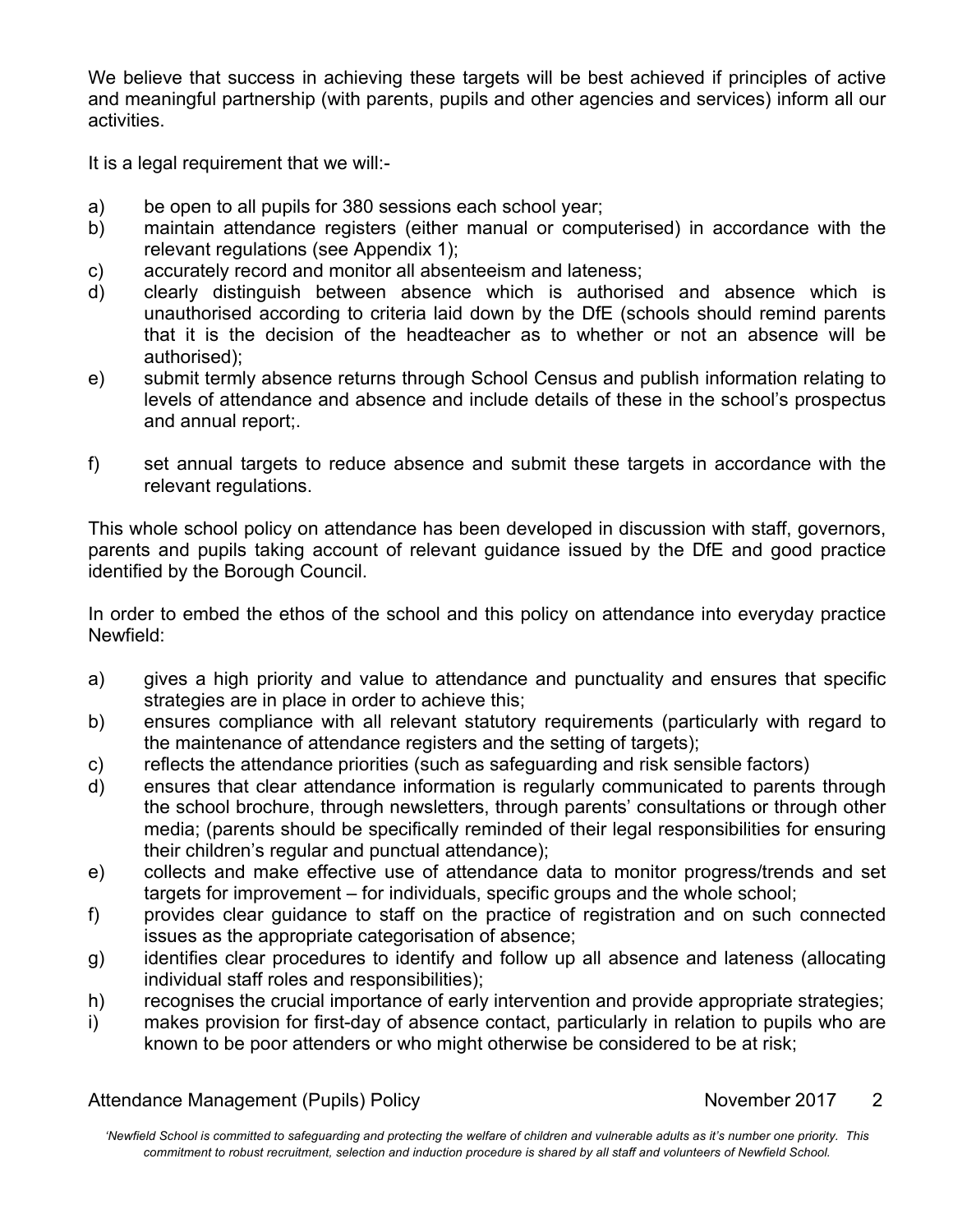- j) identifies a range of both proactive and reactive strategies to promote attendance and address absenteeism, especially persistent absenteeism;
- k) sets up effective networks for liaising with other involved agencies and services such as Education Welfare Officers (EWOs), Social Care, the Police, Health, etc;
- l) takes the lead and/or contributes to CAF/TAF where there is an identified need
- m) makes referrals as required to the Transforming Lives panel and Troubled Families programme to enlist timely support for families where regular attendance is a problem
- n) keeps pupils on roll who have left the school and the area until a new school and LA is identified, in order to safeguard children, using the LA CME system of referral
- o) supports children who, due to illness, struggle to attend a full-time timetable by, in agreement with the LA, creating bespoke (reduced) timetabling and curriculum
- p) carries out home visits/home schooling/hospital visits to maintain education for pupils who have long-term illness or recuperation following illness or hospitalisation
- q) establishes procedures for reintegrating long-term absentees and pupils who may, for specific reasons, have been on a reduced timetable;
- r) identifies an interesting, flexible, and accessible curriculum which encourages regular attendance;
- s) provides for regular structured meetings between designated school staff and the EWO;
- t) ensures that reasonable steps are taken by the school before a referral is made to the EWO;
- u) stresses to parents the importance of continuity of learning, particularly in relation to family holidays during term-time (schools should grant leave for term-time holidays sparingly, if at all);
- v) provides governors with sufficient information about pupils who are not attending or accessing education in the usual way, so that they can evaluate and challenge the effectiveness of the arrangements
- w) identifies a key senior member of staff with overall responsibility for attendance (Pupil Support Manager)
- x) ensures that good practice is identified and disseminated;
- y) conducts regular monitoring and review of policy and practice;
- z) helps create an ethos and culture which encourages good attendance, addressing school-based causes of poor attendance such as bullying, racism, an inappropriate curriculum, etc.

## Responsibilities of parents

Parents are responsible in law for ensuring that their children attend the school at which they are registered regularly, on time, properly dressed and in a fit condition to learn. (Parents are also responsible for ensuring that their children stay at school once they have registered.)

Parents can do a great deal to support the regular and punctual attendance of their children. Parents should:-

#### Attendance Management (Pupils) Policy November 2017 3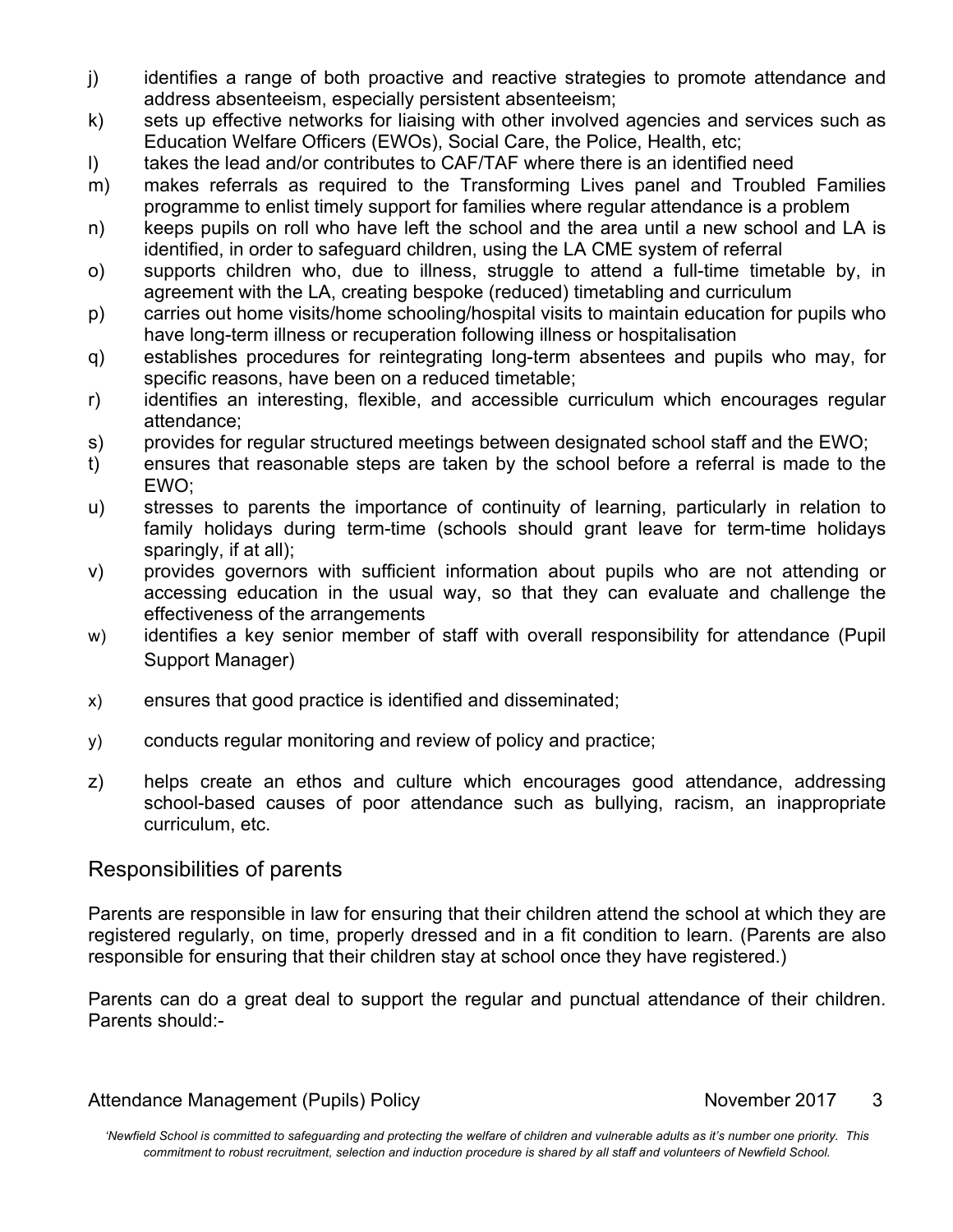- a) take an active interest in their child's school life and work;
- b) attend parents' consultations, annual review meetings and other school events;
- c) ensure that their child completes his/her homework and goes to bed at an appropriate time;
- d) inform school of any issues their child has which may impact on their day in school (lack of sleep, refusal to eat, seizure activity etc)
- e) be aware of letters from school which their child brings home;
- f) ensure that their child arrives at school on time each day/is ready for school transport;
- g) ensure that their child only misses school for reasons which are unavoidable or justified, such as illness, medical appointments or days of religious observance;
- h) always notify the school as soon as possible preferably on the first morning of any absence;
- i) confirm this in writing when the child returns to school;
- j) avoid booking family holidays during term-time;
- $k$ ) In the event of an exceptional circumstance see below parents should write to the head teacher, outlining the unavoidable event and reason for requesting an 'authorised leave of absence'
- l) talk to the school if they are concerned that their child may be reluctant to attend.

### Authorised Leave of Absence

There is ongoing debate about what 'exceptional circumstances' means when Headteachers are deciding whether to grant absences for pupils during term time.

The fundamental principles for defining 'exceptional' are rare, significant, unavoidable and short. If an event can be reasonably scheduled outside of term time then it would not be normal to authorise the absence and so family holidays or extended vacations are generally not considered an exceptional circumstance.

Absences will not be routinely granted during term time and will only be authorised in exceptional circumstances.

The default school policy should be that absences will not be routinely granted during term time and will only be authorised in exceptional circumstances. However, the pupils' education remains the priority and individual circumstances will vary from school to school and there can be no absolute rules on this subject, e.g. schools have a duty to make reasonable adjustments for pupils with special educational needs or disabilities.<sup>4</sup>

### The Role of Education Welfare Officers

The fundamental purpose of EWOs is to maximise attendance rates for individual pupils, individual schools and for the borough as a whole and to discharge the Borough's legal duty to ensure that all pupils of compulsory school age are in receipt of suitable education. EWOs will also assist in removing barriers which may prevent a child receiving education.

#### Attendance Management (Pupils) Policy November 2017 4

<u> 1989 - Jan Samuel Barbara, margaret e</u>

 $4$  BwDBC School Attendance Strategy Revised November 2015, pg.8

*<sup>&#</sup>x27;Newfield School is committed to safeguarding and protecting the welfare of children and vulnerable adults as it's number one priority. This commitment to robust recruitment, selection and induction procedure is shared by all staff and volunteers of Newfield School.*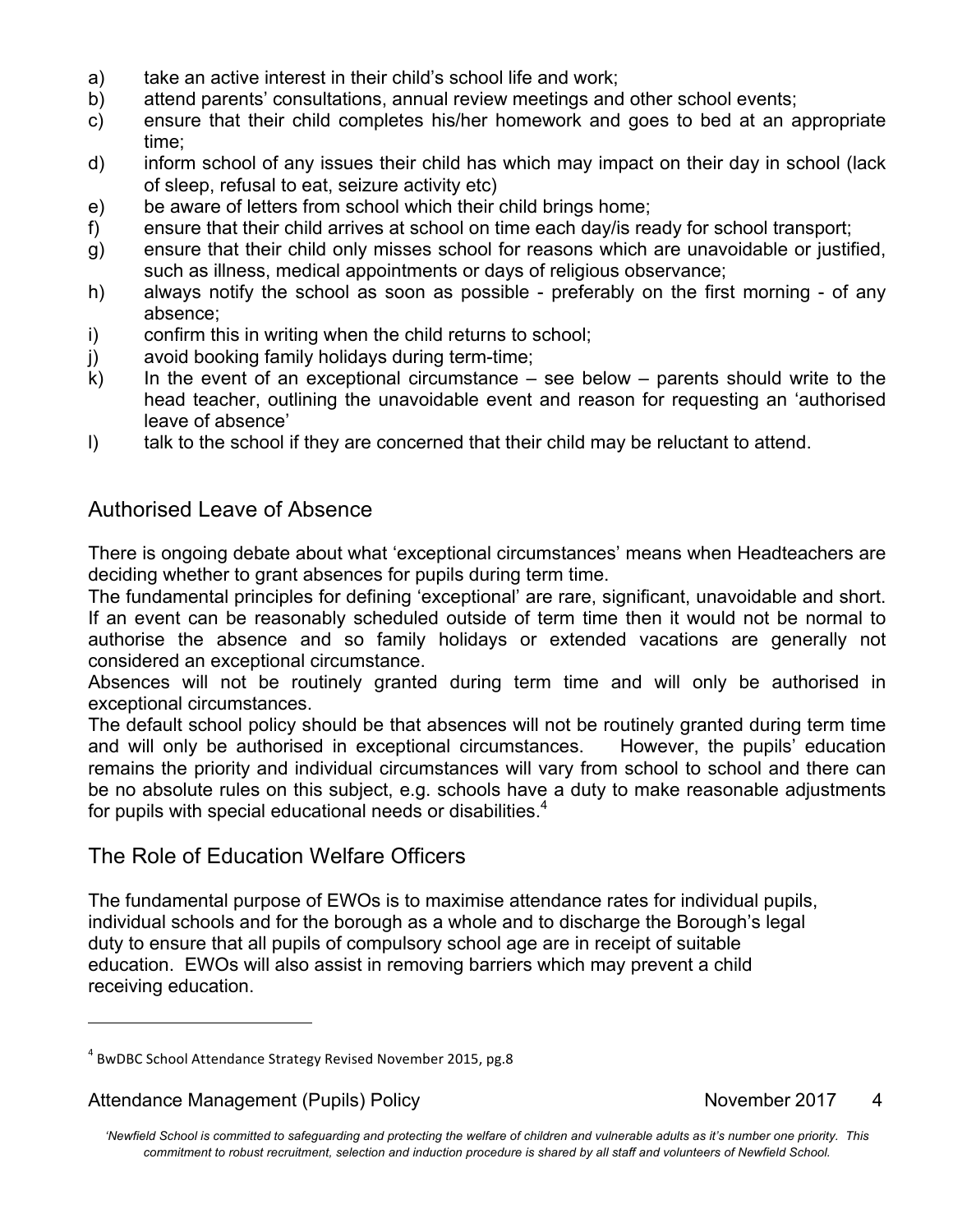EWOs will employ three main interconnected and interdependent strategies to ensure that registered pupils of compulsory school age attend school regularly and punctually:-

- a) as authorised representatives of the Borough Council, monitoring attendance through the regular inspection of registers and liaison with school staff;
- b) undertaking individual casework with non-attending pupils and their parents;
- c) offering strategic advice, support and challenge to enable schools to develop improved systems and practices for managing attendance.

## EWO Casework

When a pupil with attendance difficulties is referred to an EWO he or she will engage in individual casework. EWO casework is undertaken with pupils and their parents in order to bring about a pupil's return to regular attendance. The EWO will recognise and take account of individual circumstances and will respond accordingly. The speedy return of the pupil to regular attendance will, however, always be the prime concern. The EWO will employ a range of practices and strategies in his or her casework and will, when necessary, combine assistance with insistence.

All EWO casework will involve the setting of targets for improvement and will be time-limited and subject to regular review. In some instances EWO intervention may be limited to a single EWO home visit in order to remind parents of their legal responsibilities or to help resolve a particular and identified difficulty. In other instances there may be complex and deep-seated reasons why the pupil is not attending. In such situations the EWO may negotiate a plan of support (this might involve referral on to, or the involvement of, other agencies, convening a multi-agency meeting and so on).

All EWO casework will involve close and continuous liaison with the pupil's school. (EWOs will ensure that schools receive regular, written feedback on pupils with whom work is being undertaken.) In cases where the main causes of the non-attendance may be school-related (e.g. alleged bullying or racism, peer pressure, difficulties with a particular lesson or teacher) the EWO will discuss these with the school in order to develop strategies to overcome these difficulties.

### EWO Referrals

Referrals to EWOs are usually made by schools. There are, however, occasions when other agencies/services or parents may make a referral.

Before accepting a referral from a school an EWO will expect the school to have first undertaken a number of steps to address the pupil's non-attendance. These would include:-

a) action by the class teacher/Assistant Head teacher;

Attendance Management (Pupils) Policy November 2017 5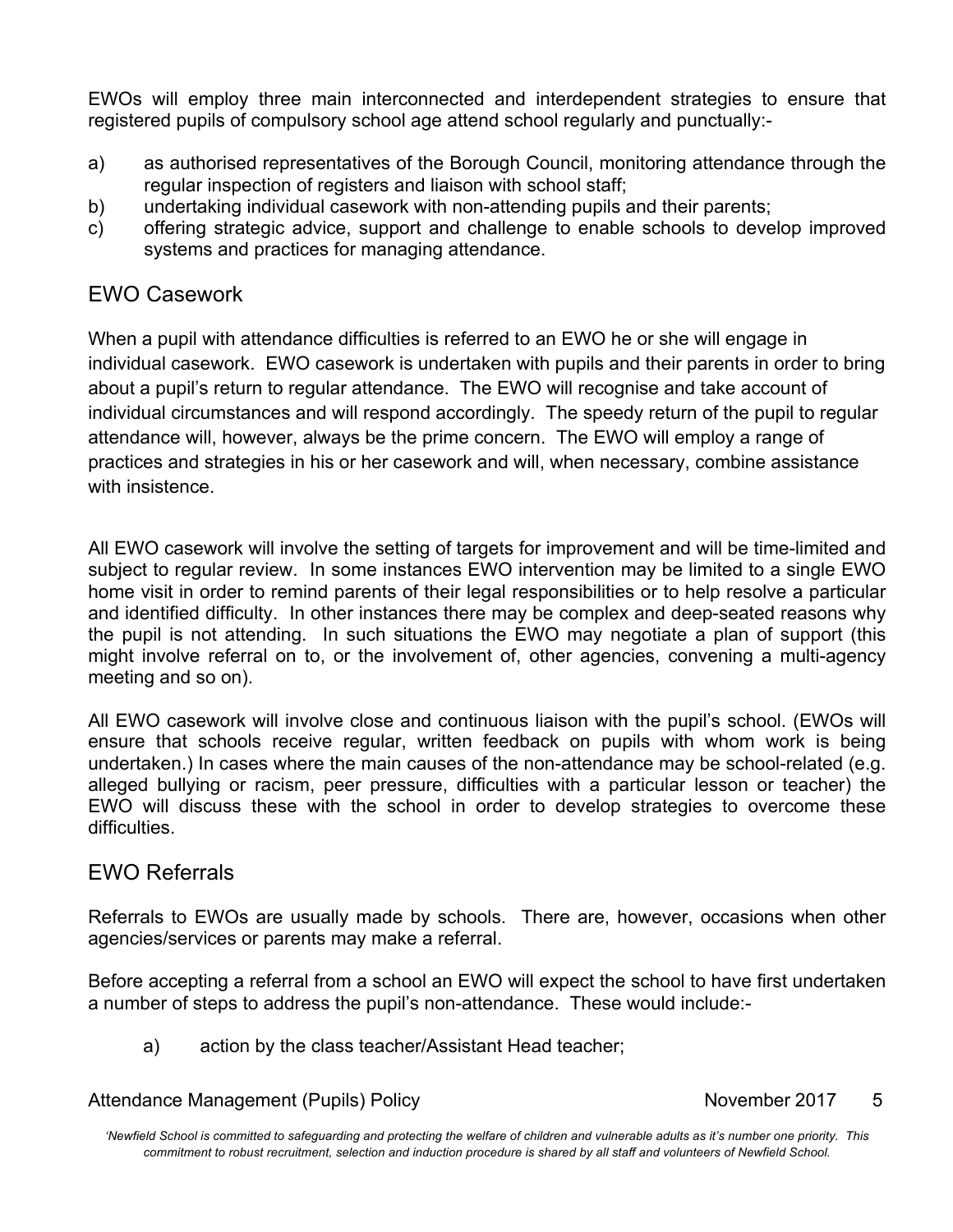- b) action by the Head or Deputy Head;
- c) contact with parents; EWOs encourage schools to work to a '3-letter system', the use of which involves the school sending a sequence of letters of concern to the parents before formally involving the EWO.

The overwhelming majority of referrals to EWOs are made on the basis of non-attendance (referrals are occasionally taken in relation to child protection concerns, transport or school age employment issues).

Referrals will usually only be accepted in relation to absence which has not been authorised by the school. (Only in exceptional circumstances will referrals in relation to authorised absence be accepted).

### EWO Visits to School

The EWO allocated to Newfield comes for regular consultation visits, where the designated school staff raise any concerns and take advice and guidance

Referrals may be made to the EWO during the regular consultation visit, or by phone if required The EWO may then make contact with a family, or seek to refer them to another agency for support – MASH, Transforming Lives Panel, Troubled Families Program

The EWO also carries out Attendance Audits – where they support a school to reflect on how to improve pupil attendance. Key features of this may be:

- examining existing procedures;
- inspecting attendance-related documentation;
- assessing communication with parents;
- interviewing staff and pupils;
- analysing attendance data;
- considering strategies used to promote attendance
- evaluating the effectiveness of EWO support.

The written report produced by the Audit is made available to the school's Assigned Inspector as well as to the school's governing body.

#### Attendance Management (Pupils) Policy November 2017 6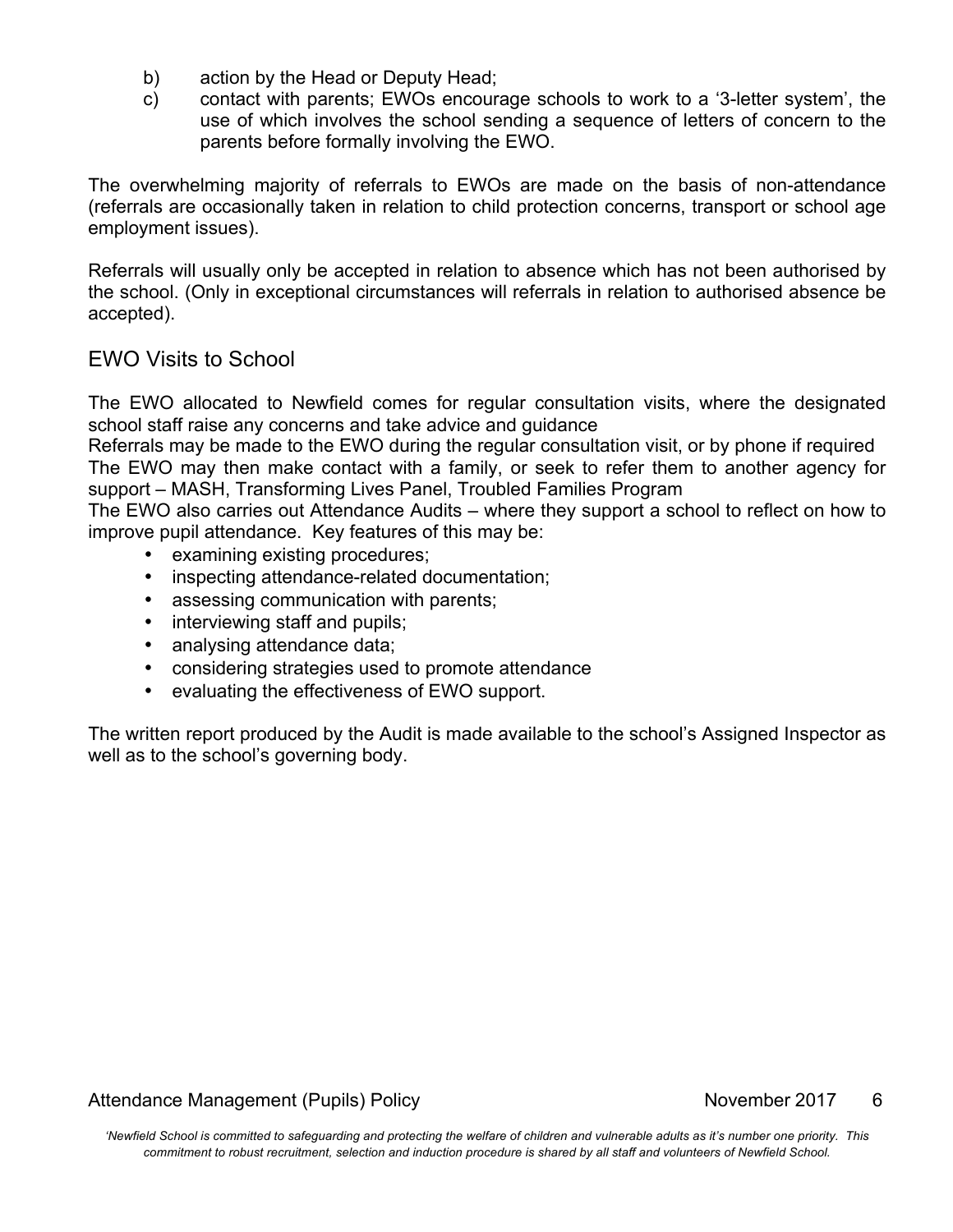## Appendix 1

Useful points of Reference

Blackburn with Darwen Safeguarding Children Board: www.lscb.org.uk

Relevant legislation available on www.legislation.gov.uk

- $\triangleright$  The Children Act 1989
- $\triangleright$  The Education Act 1996
- Ø Crime and Disorder Act 1998
- $\triangleright$  The Education Act 2002
- $\triangleright$  The Anti-social Behaviour Act 2003
- $\triangleright$  The Education Act 2005
- $\triangleright$  The Education (Pupil Registration) (England) Regulations 2006
- Ø The Education (Pupil Registration) (England) (Amendment) Regulations 2010
- Ø The Education (Pupil Registration) (England) (Amendment) Regulations 2011
- Ø The Education (Pupil Registration) (England) (Amendment) Regulations 2013
- Ø The Education (School Day and School Year) (England) Regulations 1999
- $\triangleright$  The Education and Inspections Act 2006
- $\triangleright$  The Education and Skills Act 2008
- Ø The Changing of School Session Times (England) (Revocation) Regulations 2011

Useful Publications

- Blackburn with Darwen Borough Council School Attendance Strategy (Revised November 2015)
- Missing Out LEA management of school attendance and exclusion (Audit Commission National Report October 1999)
- Improving school attendance in England (National Audit Office Report February 2005)
- Advice: Responsibilities of local authorities and academies DCSF and National Strategies (Secondary) published March 2009
- Guidance on the attendance of pupils with SEN DCSF and National Strategies published January 2009
- Improving attendance at school Review and recommendations by Charlie Taylor, The Government's Expert Adviser on Behaviour & Attendance (DfE April 2012)
- Pupils missing out on education Low aspirations, little access, limited achievement (Ofsted November 2013)
- Supporting pupils at school with medical conditions (DfE April 2014)
- School Attendance –Departmental advice for maintained schools, academies, independent schools and local authorities (DfE October 2014)
- NAHT Advice & Guidance on authorised absence in school (October 2014)
- Parental responsibility measures for school attendance and behaviour Statutory guidance for local authorities, school leaders, school staff, governing bodies and the police (DfE January 2015)

Attendance Management (Pupils) Policy November 2017 7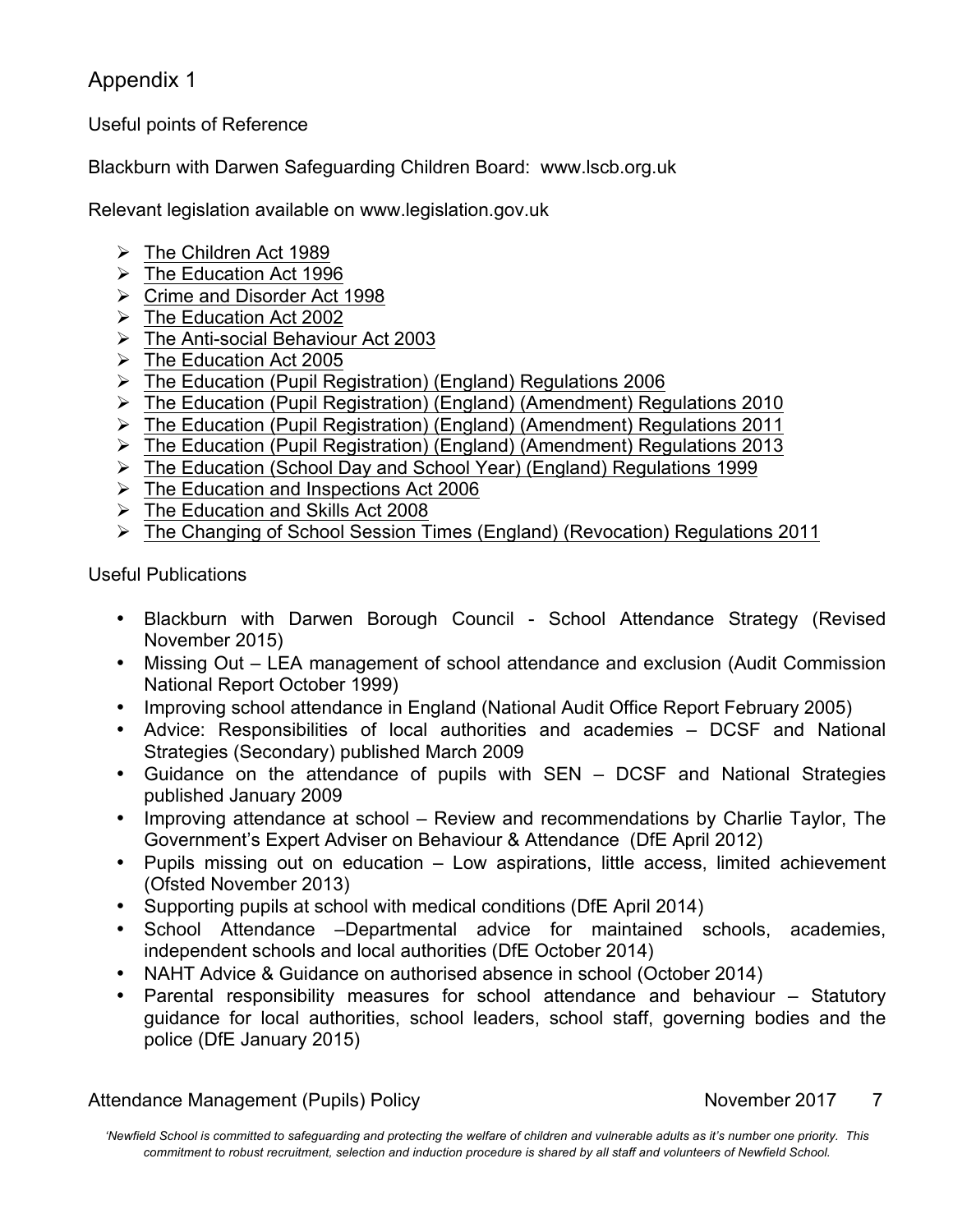- Children Missing Education: Statutory guidance for local authorities (DfE January 2015)
- Keeping Children Safe in Education: Statutory guidance for Schools and Colleges (March 2015)
- Working Together to Safeguard Children (March 2015)

## Appendix 2

Additional BwD Documents & Referral Forms

- 1. Blackburn with Darwen Procedures and Protocol for Children Missing From or Not Receiving a Suitable Education (updated October 2014)
- 2. Blackburn with Darwen Local Authority Policy Statement: Considering Applications for Discretionary Leave of Absence During Term Time (June 2013)
- 3. Blackburn with Darwen, Blackpool and Lancashire County Local Authorities Joint Procedures for issuing education related Penalty Notices (updated July 2015)
- 4. Blackburn with Darwen Elective Home Education Policy (January 2015)
- 5. EW2 Electronic Referral Form to refer individual pupils to the Blackburn with Darwen Education Welfare Team
- 6. Transforming Lives Panel Request for Support Form
- 7. Blackburn with Darwen Education Welfare Team Contact List

## Appendix 3

# Policy for Supporting the Attendance of CIOC

Responsibilities of Schools

- 1. All schools are asked to appoint a designated teacher for CIOC. This designated teacher will be responsible for ensuring that practice within his/her school enables any looked after child registered at that school to attend regularly and achieve high educational standards.
- 2. If a CIOC child fails to attend school and no notification or explanation is received from the child's carer within the first hour of the day of his/her non-attendance the school should attempt to contact the carer immediately.
- 3. Schools should not authorise any absence of a CIOC child unless they receive a satisfactory explanation from the child's carer.
- 4. Schools should be alert to any emerging pattern of non-attendance by a CIOC child and should refer this to the child's carer and EWO.

#### Attendance Management (Pupils) Policy November 2017 8